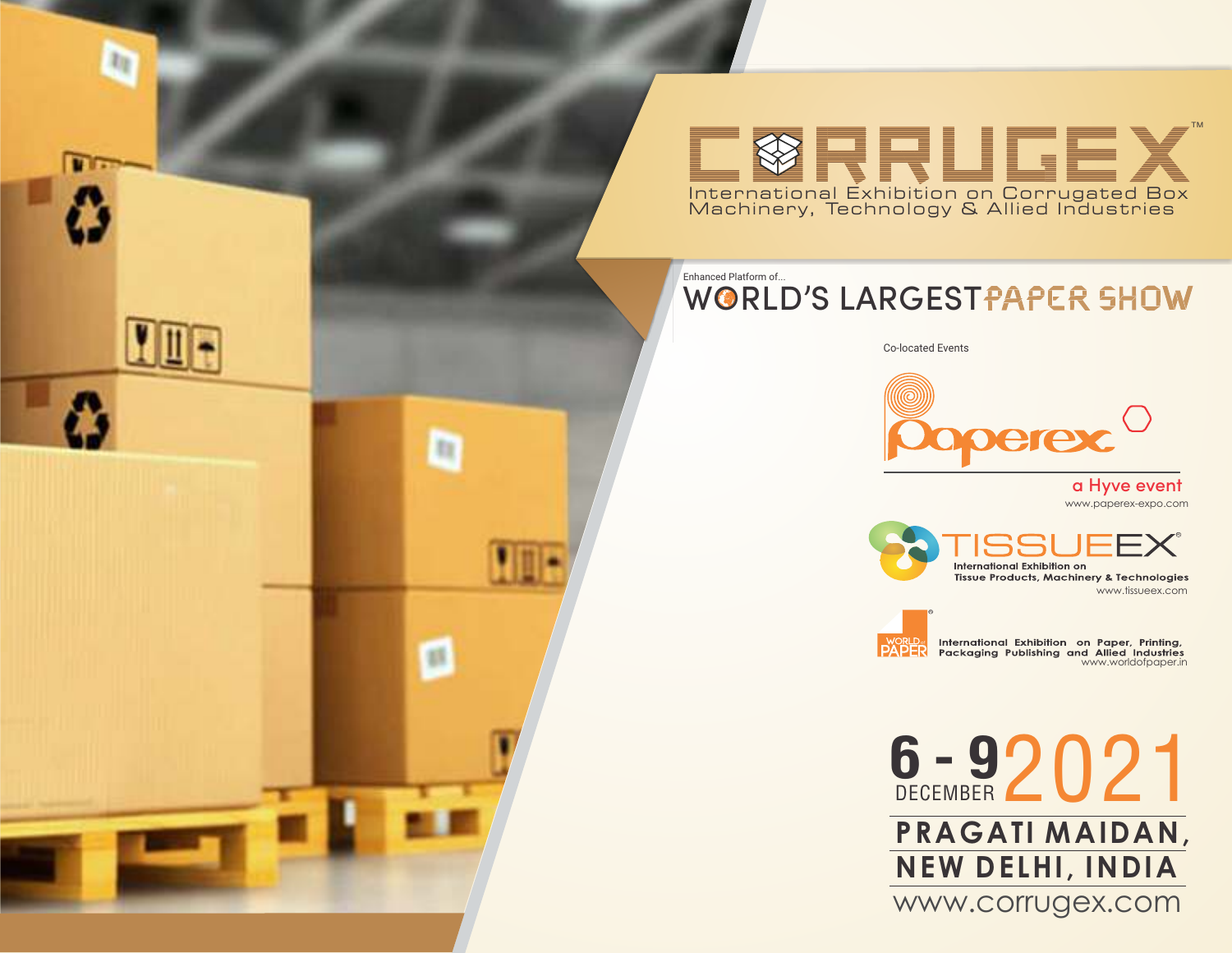# **About Corrugex**

Corrugex – The international exhibition & conference on corrugated box, machinery, technology & allied industries will allow exhibitors to present their latest technology trends, production processes and services, covering the entire production and processing chain of the corrugated box industry. In its 2nd edition, it will bring together the industry experts from the corrugated packaging industry to gather under one roof. The show is a proven platform for corrugated industry to do business, and it's an ideal place to meet new contacts and win new business!

The Corrugex is co-located with Paperex - is the only comprehensive platform for paper manufacturers, traders & buyers and also established itself as a business festival of the paper industry for joint ventures, investments and technology transfer promoting overall growth of paper industry in the country.

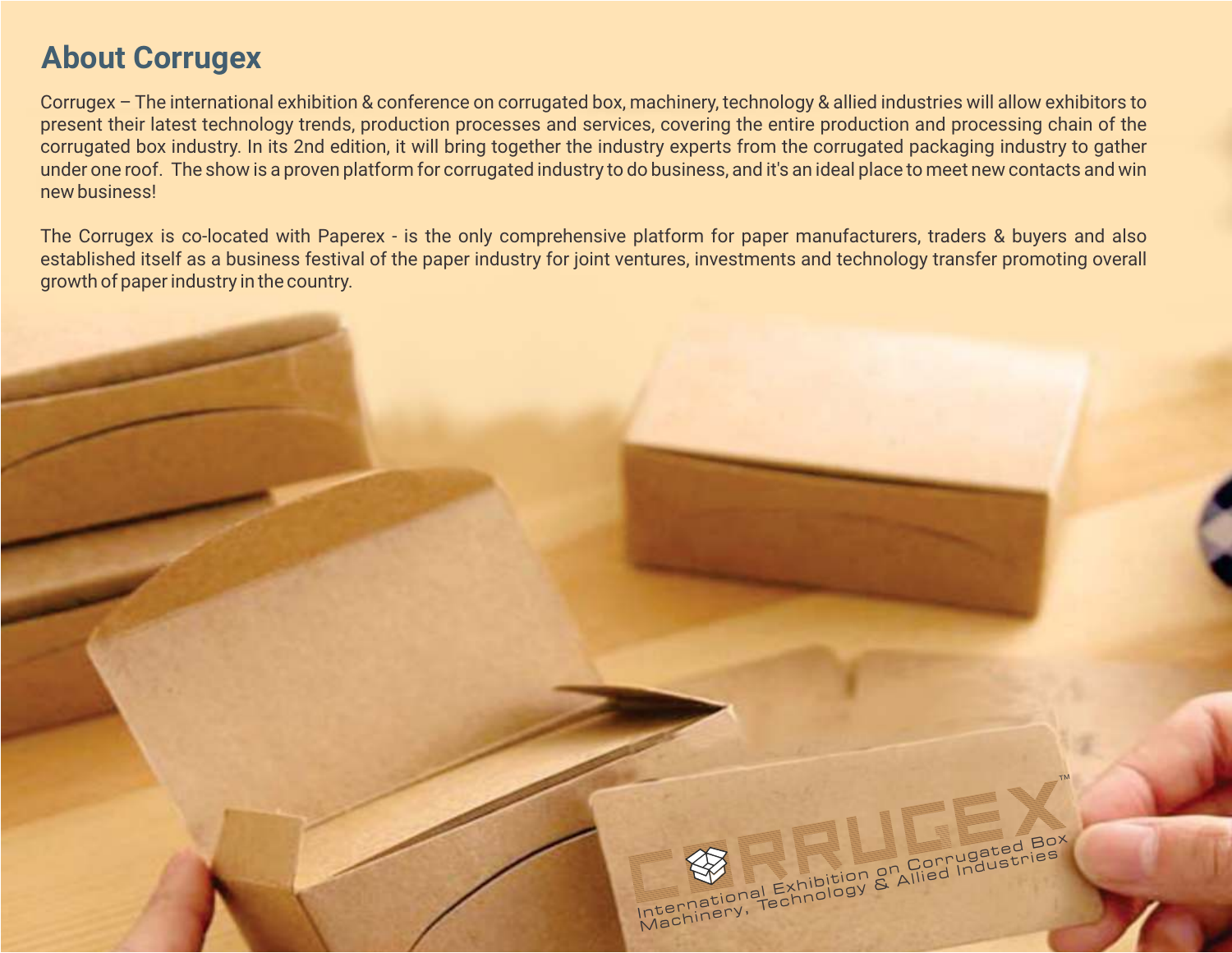# **About Industry**

# India corrugated box industry grew from at a CAGR of 23.3% in terms of revenue

Corrugated Boxes are one of the main packaging boxes involved in the packaging industry. Popularly known as shipper carton, they are generally used to safely pack materials for stronger & transit purposes. Since it is sturdy, it makes them ideal for easy transportation and are widely used in almost every industry. Factors such as increasing demand from fresh food and beverages, home & personal care goods, electronic goods industries, logistics application, increasing consumer awareness towards sustainable packaging and growth of the e-commerce industry have propelled the growth of Indian corrugated boxes market.

# **Corrugation industry in India**

- Market Size: India corrugated box industry is an inevitable part of manufacturing sector which rely heavily on corrugated packaging for finished goods transportation and handling. India corrugated box industry grew from at a **CAGR of 23.3%** in terms of revenue.
- India corrugated box market is expected to reach over INR **63,000 Crore** by **FY'2023**: Ken Research
- India Corrugated Box Market Outlook to 2023 by Ply/Box Type (3ply, 5ply, 7ply and 9ply), by End User (FMCG, Automotive, Textile, Electronics & Appliances and Others), by Slotted, Die-Cue Box and Others" provides a comprehensive analysis on India corrugated box Market

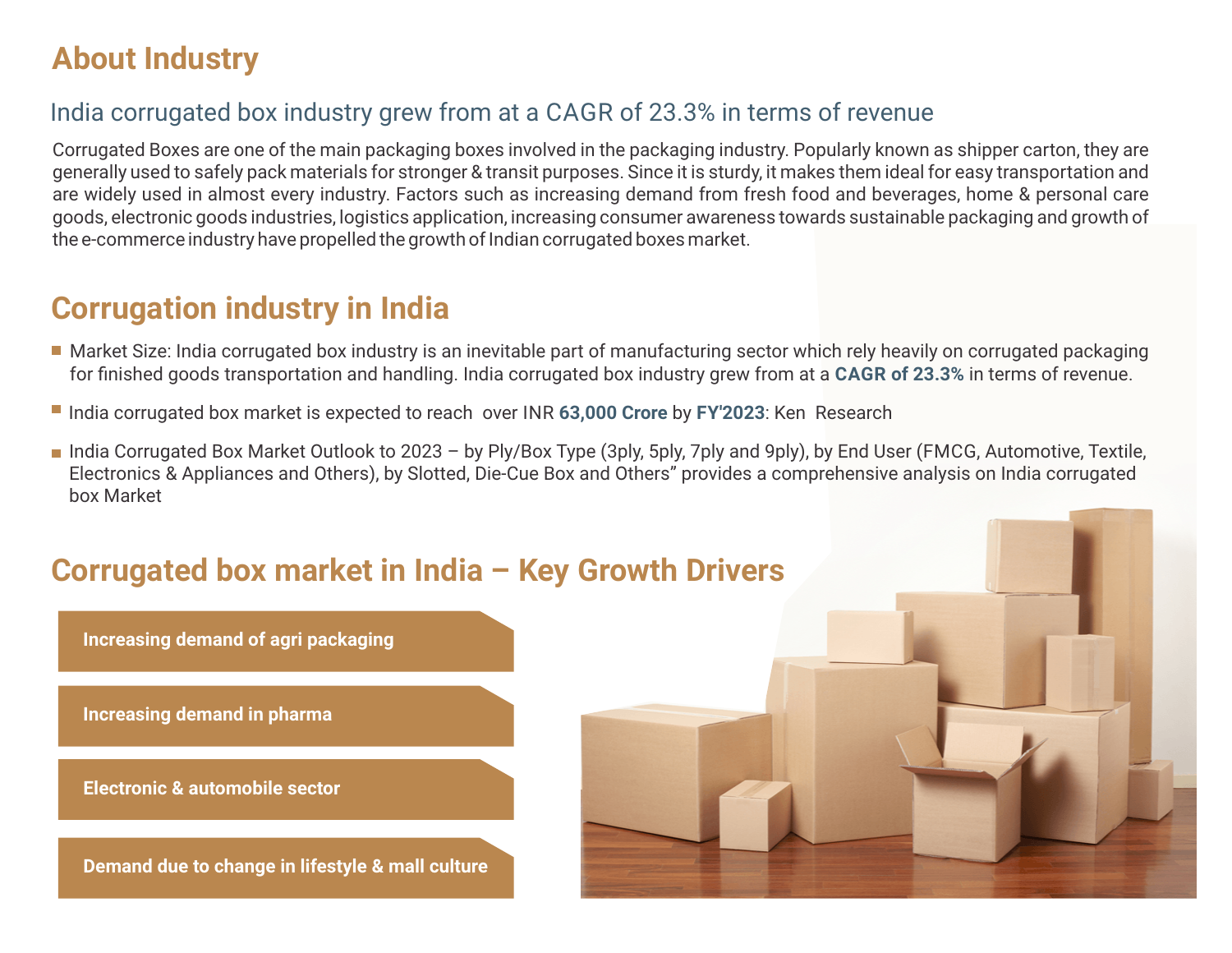# **Key Trends**

- The global corrugated packaging market is expected to grow at a CAGR of 4.6% during the forecast period, to reach \$195.9 billion by 2024
- Large Corporates and Bulk users of corrugated boxes looking for single source/multiple alternative vendors capable of meeting stringent specifications, offering alternative designs, just-in-time deliveries at optimum cost
- Growing interest in machines made in China, Taiwan and other Asian countries is now meta-morphing to next level of European machines
- Many Indian machinery manufacturers are entering into alliances with Chinese, Taiwanese & European manufacturers for manufacturing/marketing

# **Event Feature**

Creating platform for the corrugated packaging industry



**Networking & learning techniques** 



**Develop international Sourcing machines presence** 





**Generate business leads Maximise your ROI**



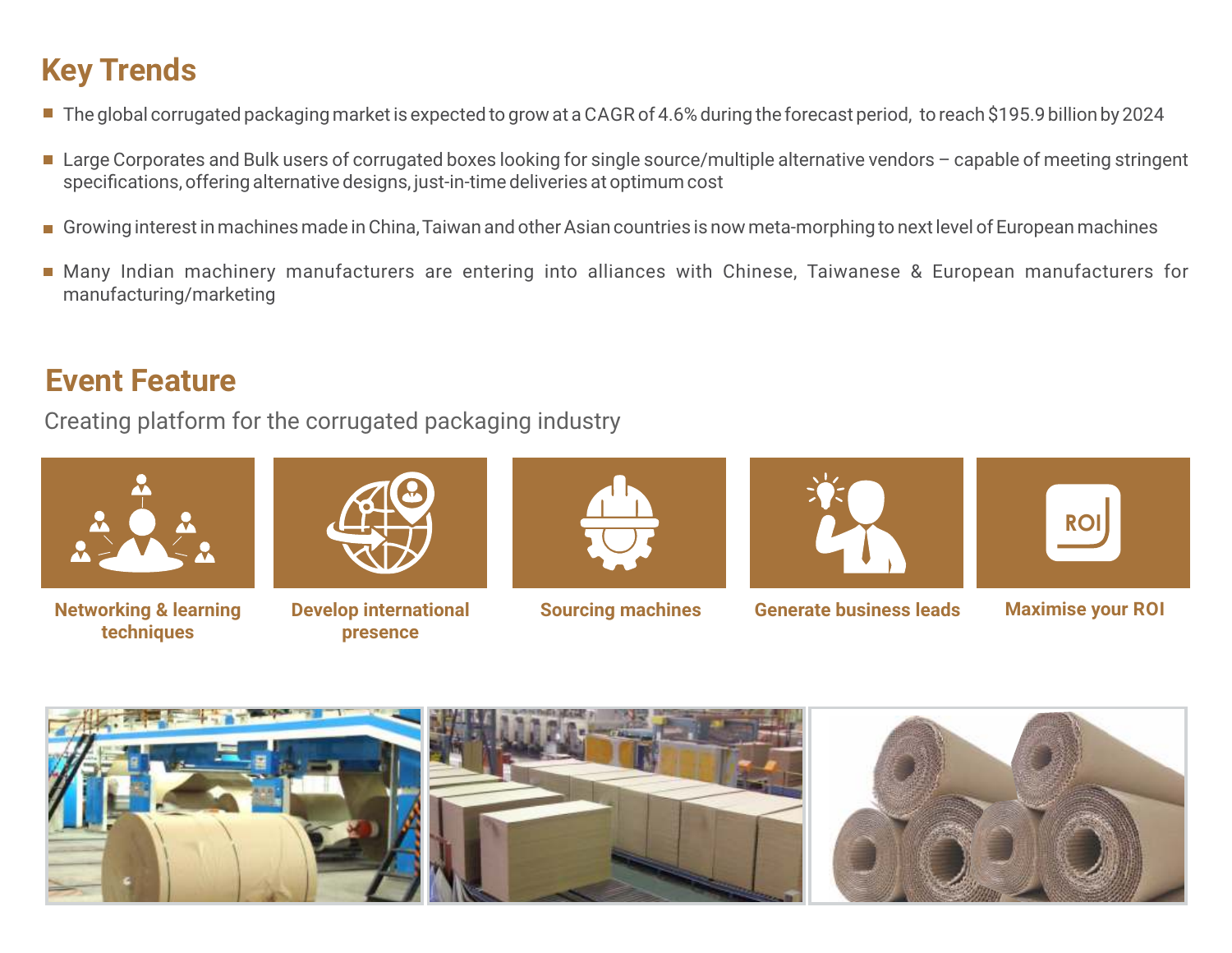## **Conference-An opportunity to collaborate learn and network with the industry leaders and professionals**

## International conference on corrugated box machinery, technology & allied industries

The Conference is India's most important gathering of the industry leaders in corrugated packaging and user industry. Get inspired by visionary leaders who have unique perspectives on business and technology. Meet the experts and learn about the latest strategic trends and explore how these insights can be applied to achieve your mission-critical priorities.

# **Why attend conference?**



Learn how to develop better and efficient strategies to minimise costs and increase customer loyalty



Explore latest innovations and new technologies relevant to the corrugated packaging industry



Improve your customer engagement strategies from leading industry experts to stay ahead in an already challenging industry and environment



Network with industry thought leaders and experts on an international scale and keep yourself informed on the trends and expectations for the future



30+ speaking experts and subject matter experts from corrugated, packaging & printing industry from India and around the world

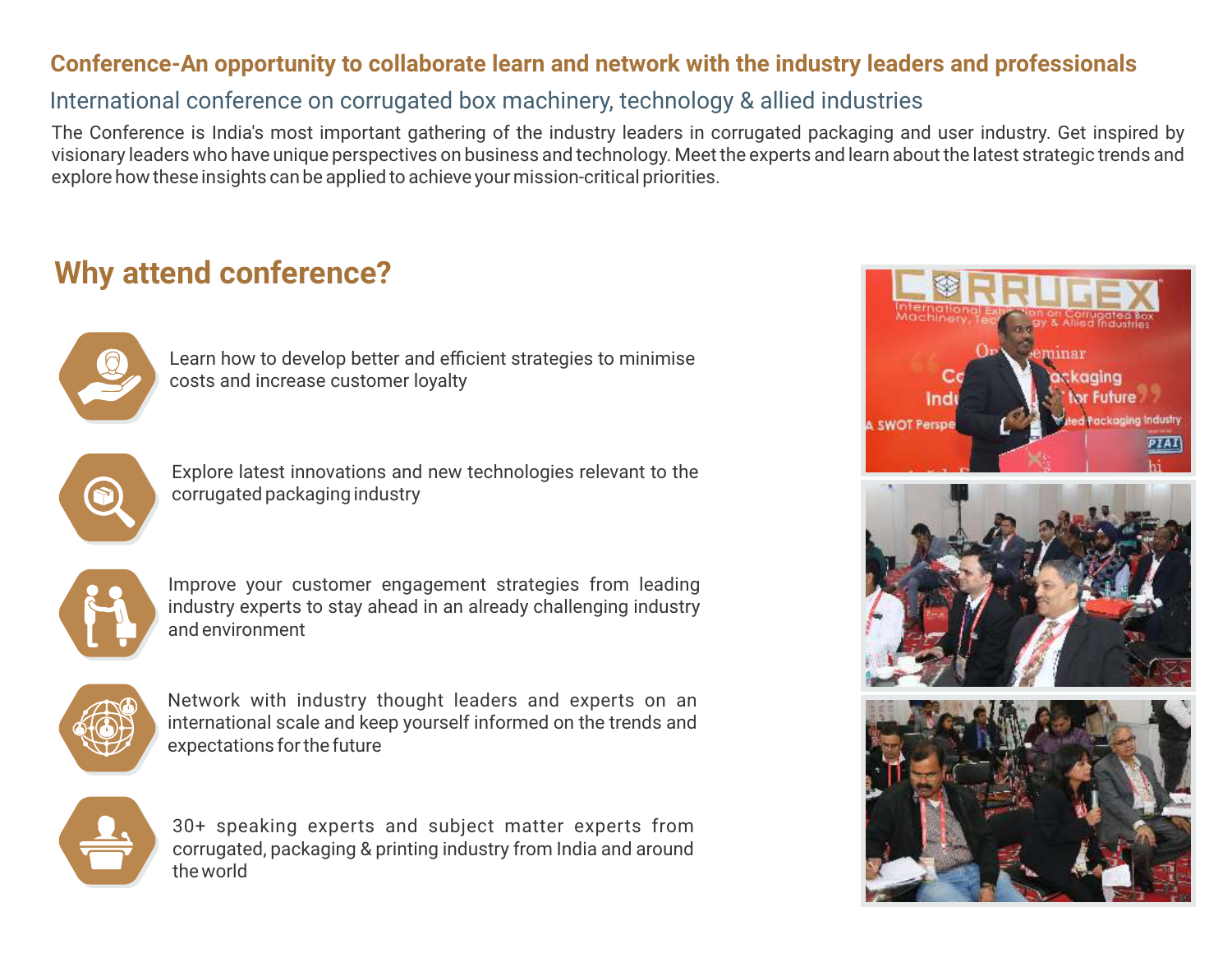# **Exhibitor Profile Visitor Profile**

- Corrugated Box Making Machinery
- Testing Equipments
- Adhesives
- Inks
- Ancillary Equipments
- Kraft Paper
- Papers corrugated and carton board
- Consumables
- Corrugating line, equipment and components
- Corrugated and carton converting machinery
- Design and CAD/CAM
- Printing processes and equipment
- Cutting, creasing and die cutting equipment
- Ancillary equipment
- Materials handling and warehousing
- Pallet strapping and handling systems
- MIS and plant scheduling systems
- Waste extraction and baling

- Corrugated Box Manufacturers
- Folding carton converters
- Packaging designers and specifiers
- Rigid carton manufacturers
- Honeycomb board manufacturers
- Core board and core tube manufacturers
- Converters
- Designers for Corrugated Box & related
- Packaging
- Industry Consultants and Trade agencies
- Paper Mills Printers
- End-Users

## **Industry Sectors including:**

- Food and beverage
- Furniture
- Transport and logistics
- Cosmetics
- Electrical appliances and electronics
- Pharmaceutical
- Tobacco
- Packaging
- Printing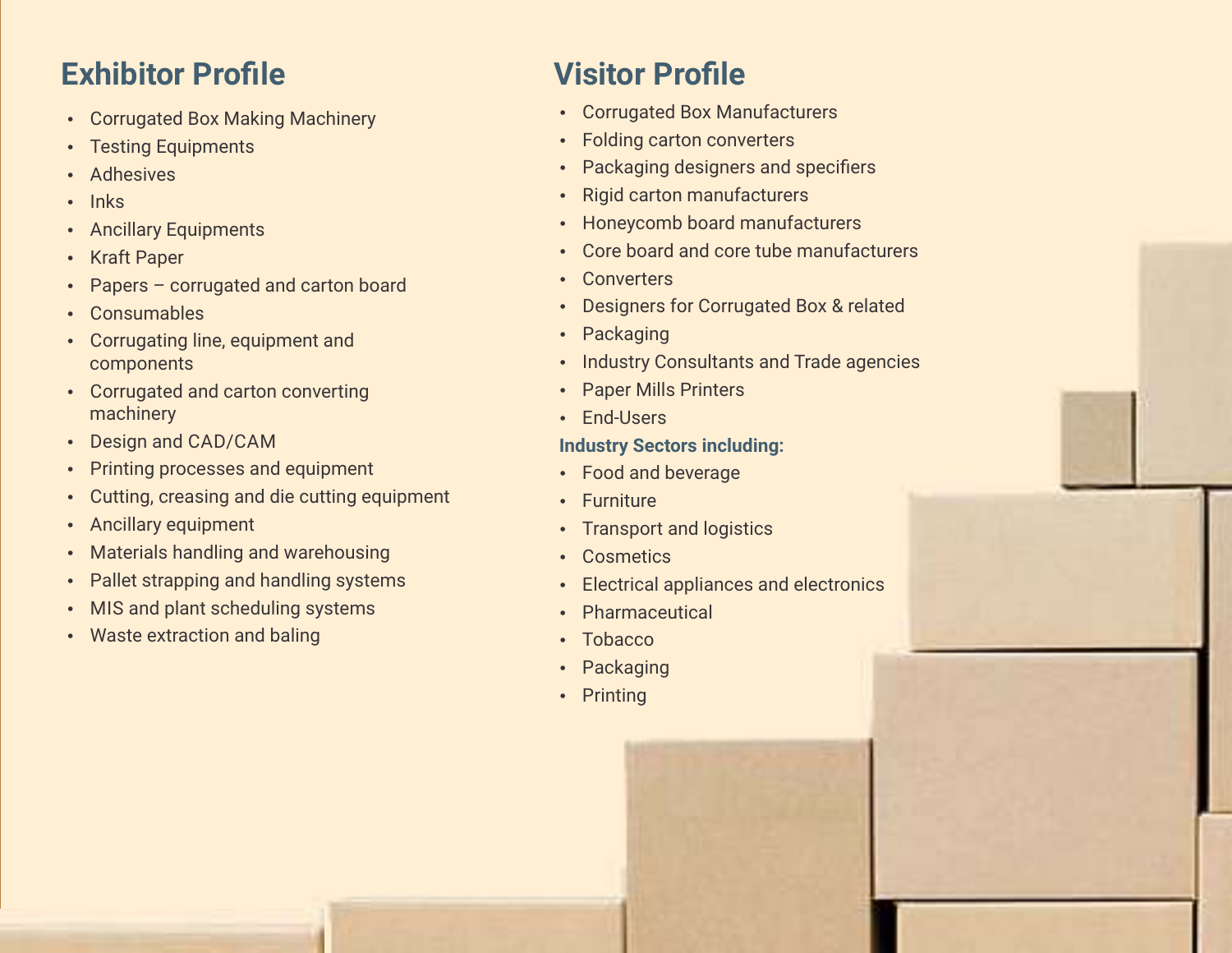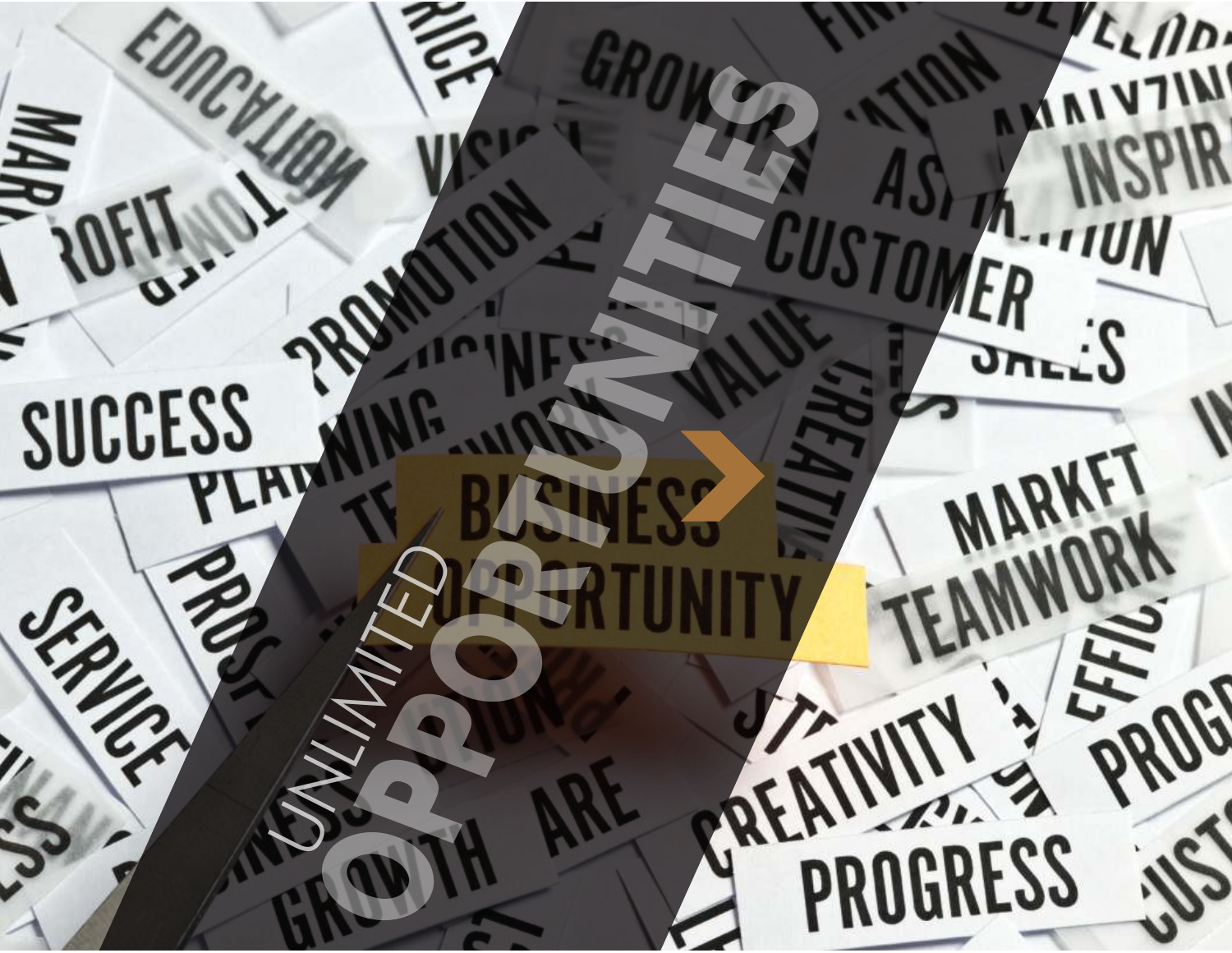# **Unlimited Opportunities: -**

## **FOR EXHIBITOR**

- 
- Showcase your products or demonstrate solutions to your target audience who are mainly decision makers & various sector of industry
- Communicate the application and value of your solution to potential clients
- Generate brand awareness and position your brand as an industry expert
- Expand your network of potential clients and identify new opportunities and development areas
- One on One interaction with the industry professionals

## **FOR SPONSOR**

- 
- Enhance your leadership status
- Educate and inspire a targeted audience with your products and services
- Find new customers and develop business partnerships
- Build leadership status in the industry

## **FOR VISITOR**

- Stay informed about the latest technological innovations in paper industry
- Gain profound insights into current global trends
- Get connected at exclusive networking events
- Explore availability of raw materials and suppliers
- Attend interactive workshops and seminars at the exhibition
- Unparalleled opportunity for business tie-ups